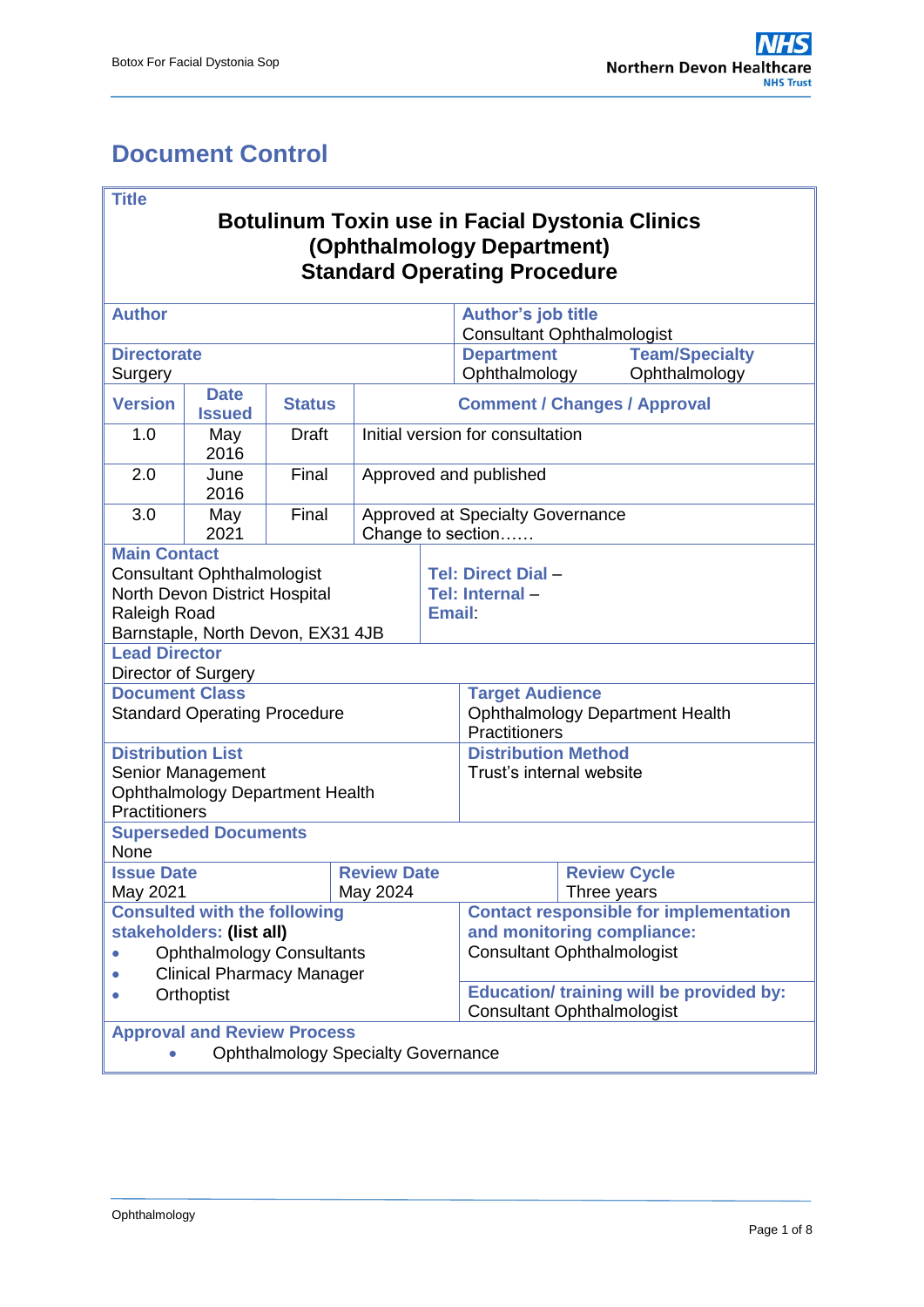| <b>Local Archive Reference</b>                                                         |                                                |  |  |  |  |  |  |  |
|----------------------------------------------------------------------------------------|------------------------------------------------|--|--|--|--|--|--|--|
| G:\ ORTHOPTICS \ CLINICAL FOLDER \ EXTENDED CLINICAL ROLE \ SOP'S \                    |                                                |  |  |  |  |  |  |  |
| VERSION 3 \ MAY 21                                                                     |                                                |  |  |  |  |  |  |  |
| <b>Local Path</b>                                                                      |                                                |  |  |  |  |  |  |  |
| Orthoptic Extended Role folder                                                         |                                                |  |  |  |  |  |  |  |
| <b>Filename</b>                                                                        |                                                |  |  |  |  |  |  |  |
| G:\ Orthoptics \ Clinical Folder \ Extended Clinical Role \ Sop's \ Version 3 \ May 21 |                                                |  |  |  |  |  |  |  |
| <b>Policy categories for Trust's internal</b>                                          | <b>Tags for Trust's internal website (Bob)</b> |  |  |  |  |  |  |  |
| website (Bob)                                                                          | <b>Botox</b>                                   |  |  |  |  |  |  |  |
| Ophthalmology                                                                          | <b>Botulinum Toxin</b>                         |  |  |  |  |  |  |  |
|                                                                                        | Blepharospasm                                  |  |  |  |  |  |  |  |
|                                                                                        | <b>Hemifacial Spasm</b>                        |  |  |  |  |  |  |  |
|                                                                                        | <b>Facial Dystonia</b>                         |  |  |  |  |  |  |  |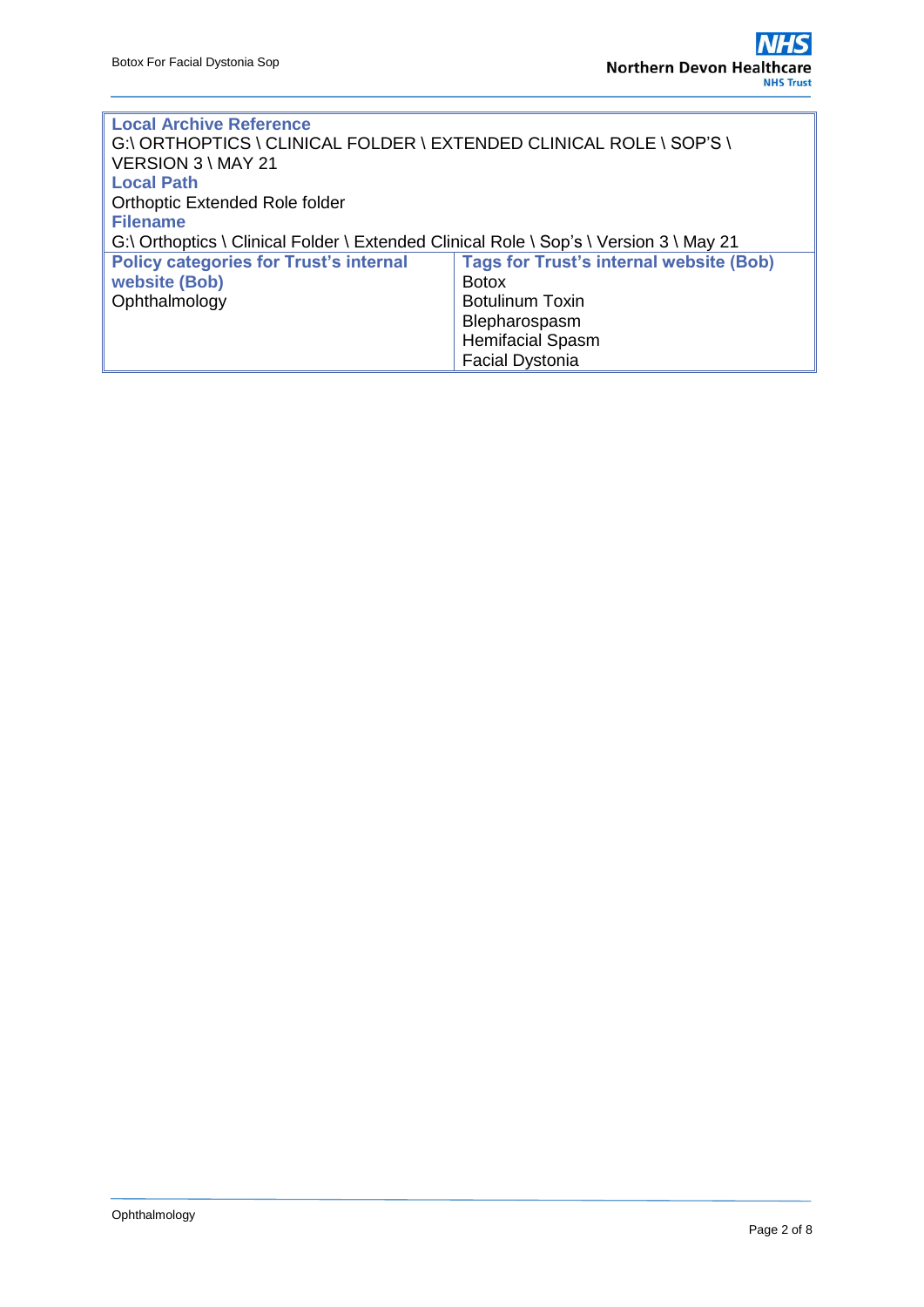# **CONTENTS**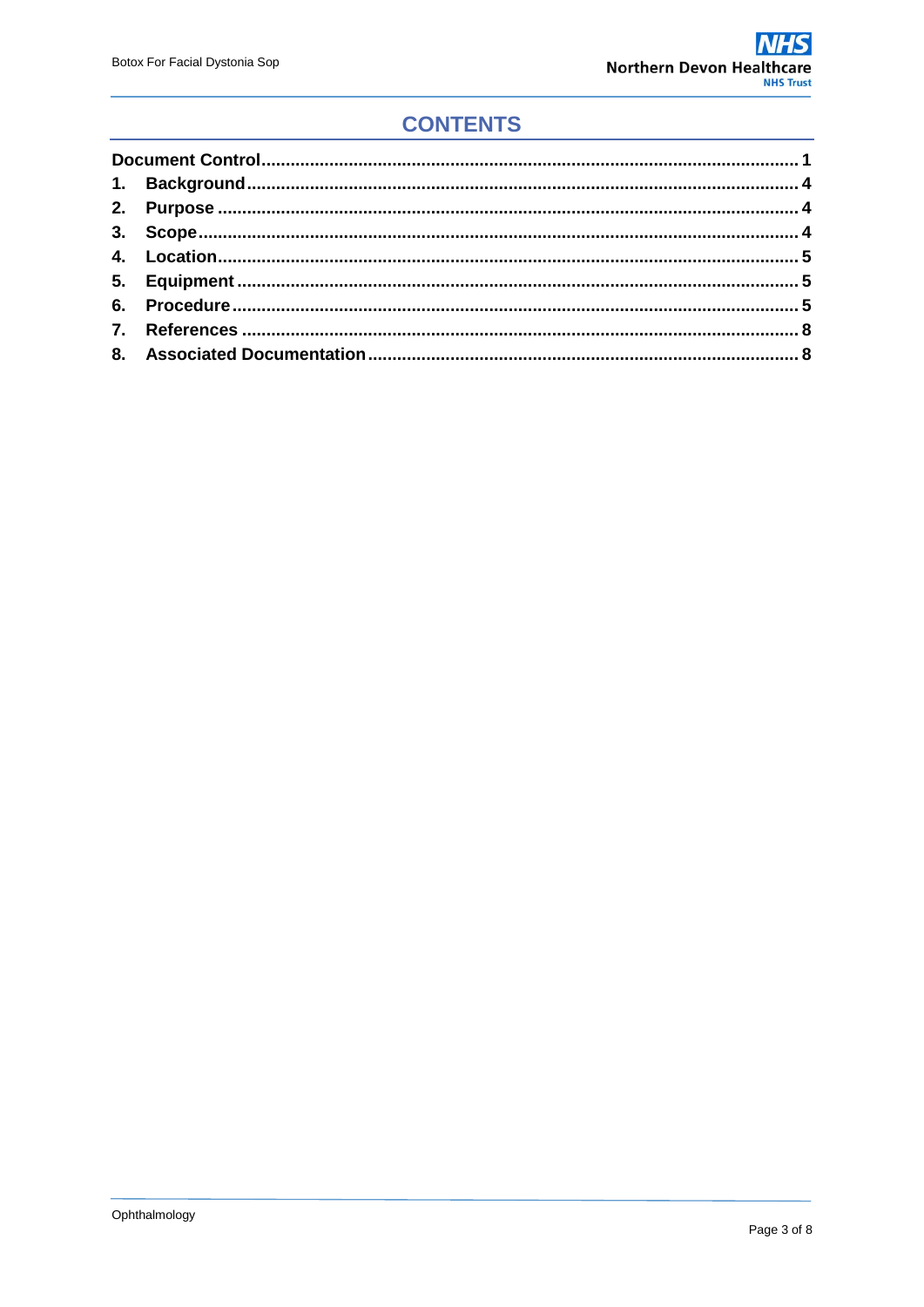# <span id="page-3-0"></span>**1. Background**

Facial dystonia refers to blepharospasm and hemifacial spasm. Patients with both conditions present to the ophthalmology department. Blepharospasm is a condition in which there is sustained, forced, involuntary closure of the eyelids. Hemifacial spasm is a movement disorder that causes the muscles on one or both sides of the face to contract involuntarily and for sustained periods. Both of these conditions are debilitating with a significant impact on functioning and quality of life. Chemodenervation using botulinum toxin has been the mainstay of treatment for these conditions for over 20 years.

### **Practitioners authorised to inject botulinum toxin for treatment of facial dystonia include doctors and orthoptists with appropriate training as outlined below:**

- Must be trained to take consent for this procedure
- Must have up to date training in Basic Life Support
- Must be familiar with Standard Infection Control Precautions
- Must have been trained in the use of botulium toxin A for the management of facial dystonia or perform the procedure under supervision by another clinician trained in its use
- Orthoptists administering botulinum toxin independently must have received training regarding botulinum toxin, including knowledge of the mode of action, therapeutic uses, normal dosage, side effects, precautions and contraindications and had practical instruction on the correct technique of botulinum toxin administration and be signed of as competent.
- The orthoptist must not alter the botulinum toxin A injection site and/or dosage for patients with benign essential blepharospasm and hemifacial spasm. Any decision to alter dosage/site of injection must be made by and documented in the medical records by the Consultant. The orthoptist should seek verbal consent from the patient for any change.

## <span id="page-3-1"></span>**2. Purpose**

- **2.1.** The Standard Operating Procedure (SOP) has been written to:
	- Identify the procedure for the delivery of a facial dystonia service within an out-patient setting
	- This SOP covers the use of Botox® for the treatment of blepharospasm and hemifacial spasm only.

## <span id="page-3-2"></span>**3. Scope**

- **3.1.** This Standard Operating Procedure (SOP) relates to the following staff groups who may be involved in the delivery of this service:
	- **Orthoptists**
	- Medical staff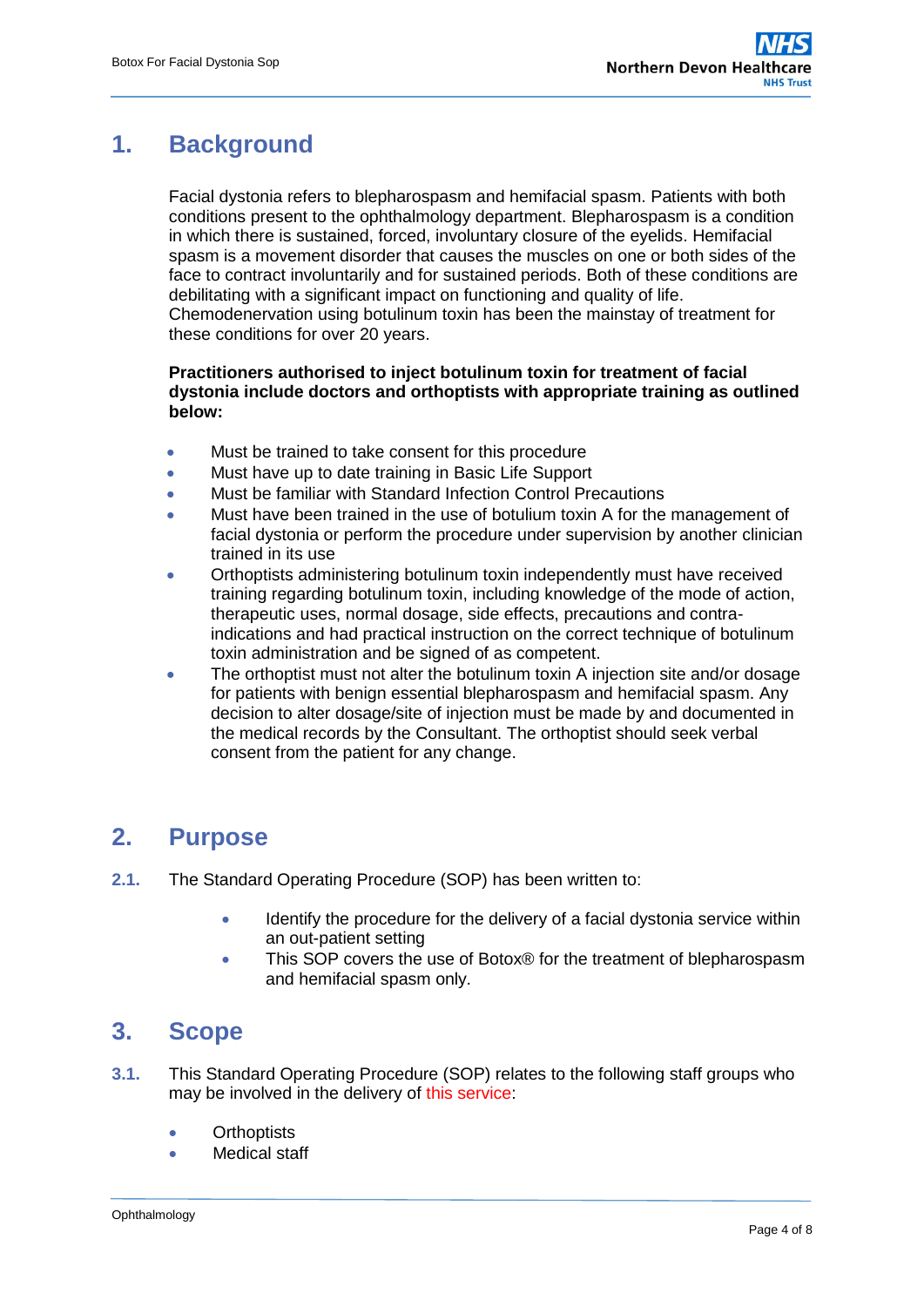## <span id="page-4-0"></span>**4. Location**

- **4.1.** This Standard Operating Procedure can be implemented in all clinical areas where competent staff are available to undertake this role.
- **4.2.** Staff undertaking this procedure must be able to demonstrate continued competence as per the organisations policy on assessing and maintaining competence.

# <span id="page-4-1"></span>**5. Equipment**

## **Botulinum Toxin A**

- At North Devon Healthcare Trust, Botox® (Allergan Ltd) is the standard form of Clostridium botulinum toxin A used. It comes in a powder form in a vial to be reconstituted with normal saline 0.9%. 100 unit or 50 unit vials are available. The vial should be refrigerated at 2°C-8°C, or stored in a freezer at or below -5°C. Its reconstituted shelf-life is 24 hours at 2 - 8 degrees C.
- Botox is licensed by the Medicines & Healthcare products Regulatory Agency (MHRA) for use in blepharospasm and hemifacial spasm for adults. It must not be administered in patients younger than 18 years of age without discussion with a consultant ophthalmologist.

### **Other equipment required for preparation**

- 2 mL Luer lock syringe
- One vial of botulinum toxin (Dysport 500 units) or (Botox 100 units) or (Xeomin 50 or 100 units)
- One sterile sodium chloride 0.9% ampoule 5mL
- 2 mL syringe
- Injection tray
- 23G (green) needle
- 0.5ml 30 gauge insulin syringe
- **•** Antiseptic wipes
- Proxymethacaine eye drops

## <span id="page-4-2"></span>**6. Procedure**

## **Procedure prior to Botox administration**

### Doctor Facial Dystonia Clinics – New Patients

- All new patients are seen by a doctor.
- Gather a medical and ophthalmic history and current medications from the patient at the initial visit.
- A full anterior segment examination must be carried out to assess the impact of dry eye and meibomian gland disease
- Careful testing of corneal sensation in previously operated eyes is mandatory
- Caution must be taken in patients with significant dry eye, persistent epithelial defect and corneal ulceration (especially in those with VIIth nerve disorders).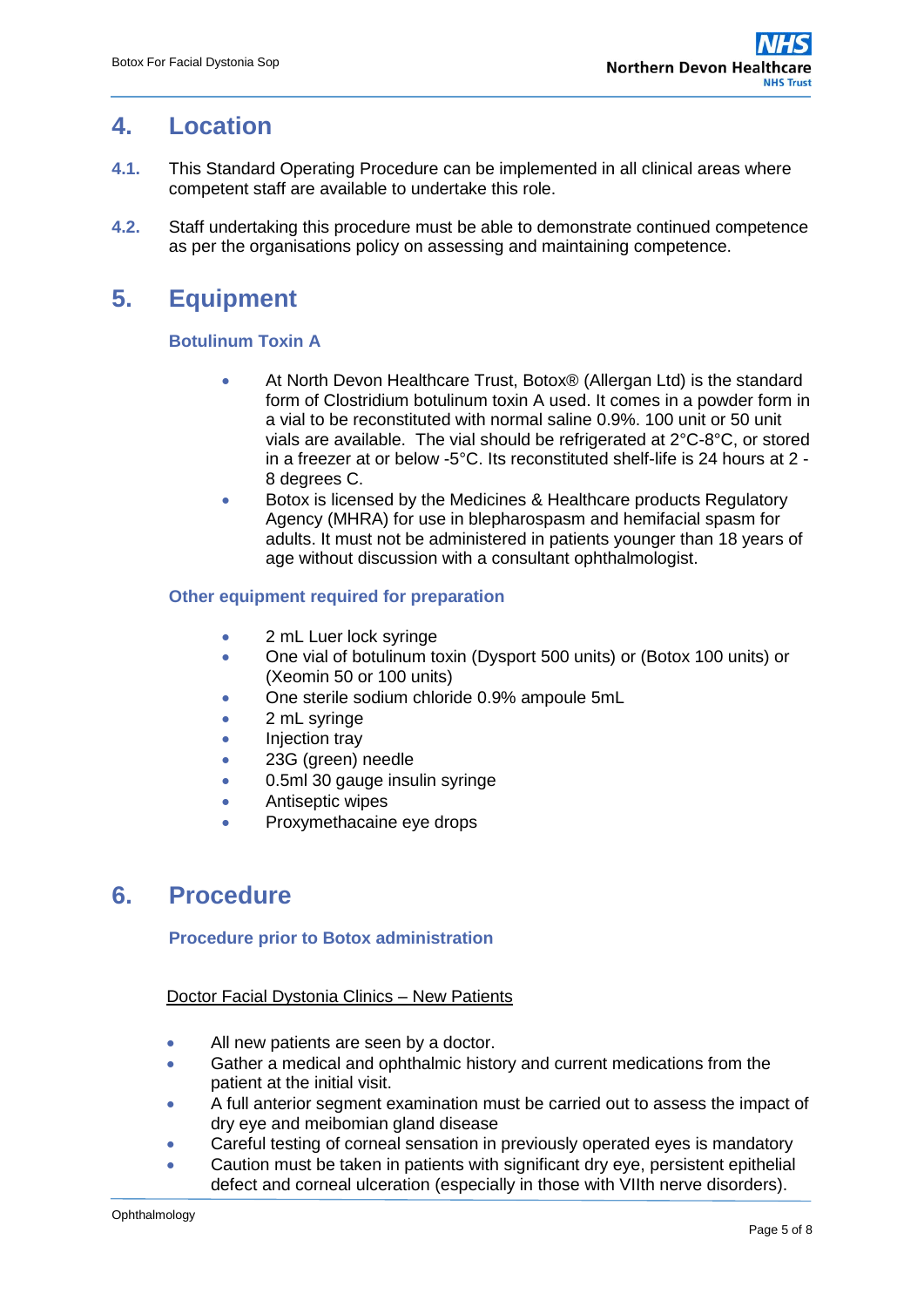- Give the patient the relevant botulinum toxin information leaflet prior to the first toxin administration.
- Take valid written consent for the procedure in accordance with the Trust's Consent Policy having explained the rationale, procedure and possible complications. This consent form must be placed in the patient's health records.
- Ensure that there are no contraindications or an allergy to botulinum toxin use
- The expiry dates of all medicines and equipment must be checked prior to use.

### Facial Dystonia Clinics – Repeat Treatment Patients

- For orthoptist-delivered clinics, the orthoptist must check that the patient is suitable for treatment in this clinic rather than a doctor clinic.
- The doctor must have prescribed the units of Botox required on the Medisoft EPR.

The following patients are only suitable for treatment by a doctor:

- Patients whose dystonia is not stable on treatment
- Significant dry eye
- Persistent epithelial defect
- Corneal ulceration (especially in those with VIIth nerve disorders)
- Neuromuscular junction disorders e.g. myasthenia gravis
- **•** Defective neuromuscular transmission e.g. difficulty in swallowing or breathing
- Patient pregnant
- Patient breast-feeding
- Check medical status and medications have not changed
- Document any adverse reaction or allergy to previous Botox treatment
- Examine the anterior segment of patients with significant dry eye, persistent epithelial defect and corneal ulceration (especially in those with VIIth nerve disorders).
- If an orthoptist is administering treatment, he/she must consult the prescription for Botox®.
- Check the patient's details verbally and verify with the patient record to ensure correct identification.
- If consent has been obtained at a previous visit, ensure that the consent form is present, correct and valid for the current visit.
- Check recorded treatment plan and the identified injection sites.
- The expiry dates of all medicines and equipment must be checked prior to use.
- The orthoptist must not alter the botulinum toxin A injection site and/or dosage for patients with benign essential blepharospasm and hemifacial spasm. Any decision to alter dosage/site of injection must be made by and documented in the medical records by the Consultant.
- A senior clinician should review the patient if contraindications to treatment are identified, if there is a significant change in the clinical findings, if a request has been made to see a doctor or if the treatment has failed to achieve the desired effect.

### **Preparation of Botox**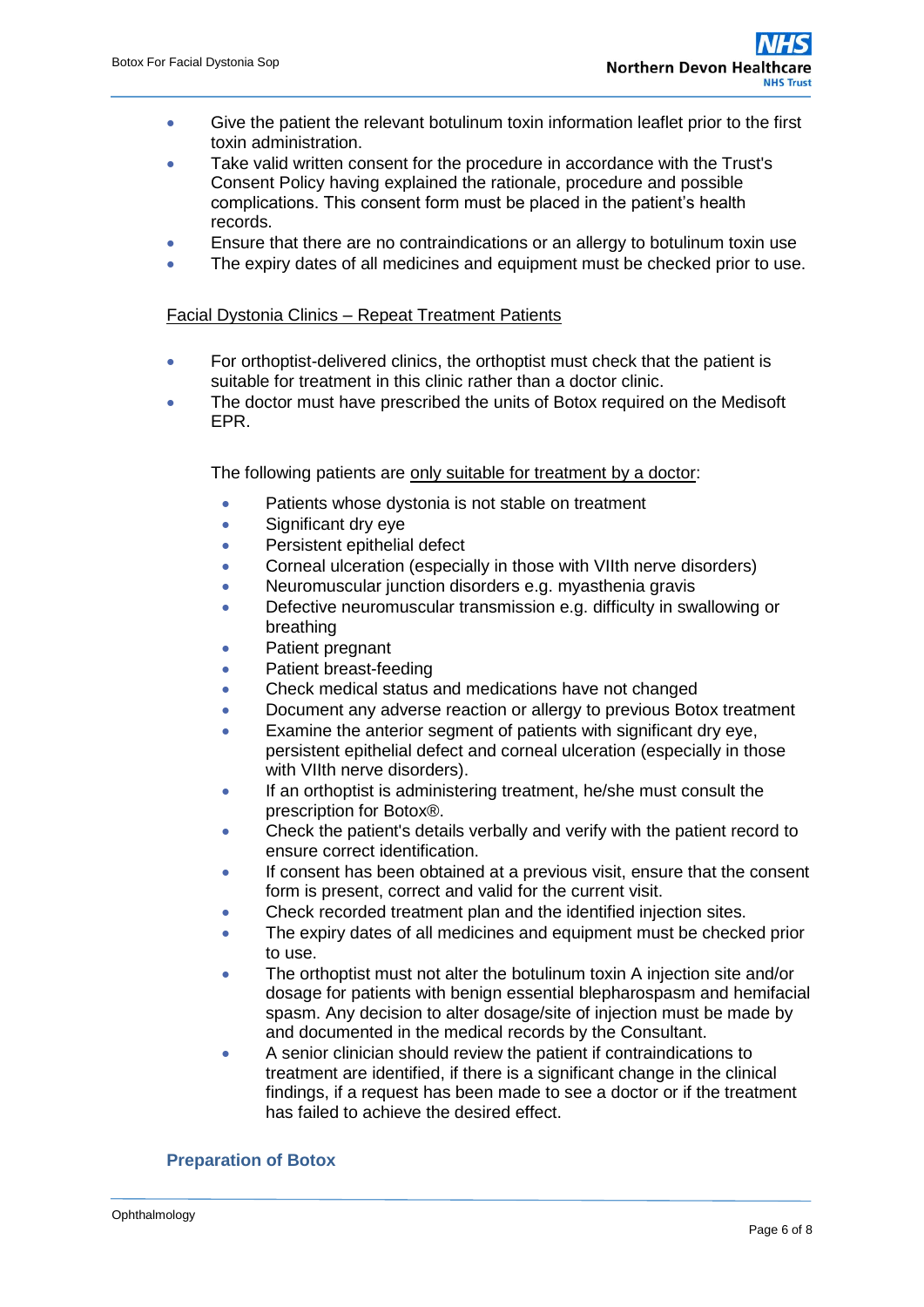- *To mix Botox (100 units per vial):* 
	- Reconstitute the Botox vial with 2mL of sodium chloride 0.9% using a 23G (green) needle
	- Gently invert or rotate the bottle. Do not shake
- *The resultant concentration is 5 units in 0.1mL* 
	- $\bullet$  This reconstituted solution may be stored for up to 24 hours at 2 to 8°C.
	- Nevertheless the product should be used immediately

### **Injection Procedure**

- Check previous recorded treatment plan and the identified injection sites
- Wash hands
- If the patient has a low pain threshold, tetracaine 4% gel (Ametop) can be applied to the injection sites. This needs to remain in place for a period of twenty minutes
- Put a drop of proxymethacaine 0.5% into each eye
- Prep the area around the eye using an antiseptic wipe and leave for 30 seconds
- All injection sites must be 1 cm away from the lateral canthus / medical canthus in both the upper and lower lids except for the lower lid mid pupil site, where the injection site must be 0.5 cm from the lower lid margin
- The appropriate dose should be drawn into a 0.5mL insulin syringe with a 30G needle.
- Lightly dab the injection site as too much pressure may distribute the injection beyond the identified location

#### **Disposal and Handling**

- Unused Botox® vials should be inactivated with 2% hypochlorite solution (Milton) and disposed of in the purple-lidded sharps bin.
- Botox® in used vials or syringes should be inactivated using 2% hypochlorite solution (Milton) and disposed of in the purple-lidded sharps bin.

#### **Follow up Arrangements**

- Follow up appointment is given to patient for  $2 6$  months in a doctor or orthoptist-delivered facial dystonia clinic.
- If the dose is changed, the patient should be contacted **after 2 weeks** to assess the efficacy of treatment and to determine whether further treatment is necessary

#### **Recording Treatment**

- Document injection sites, dose, expiry date and batch number of botulinum toxin given following injection.
- Sign and print name and designation.